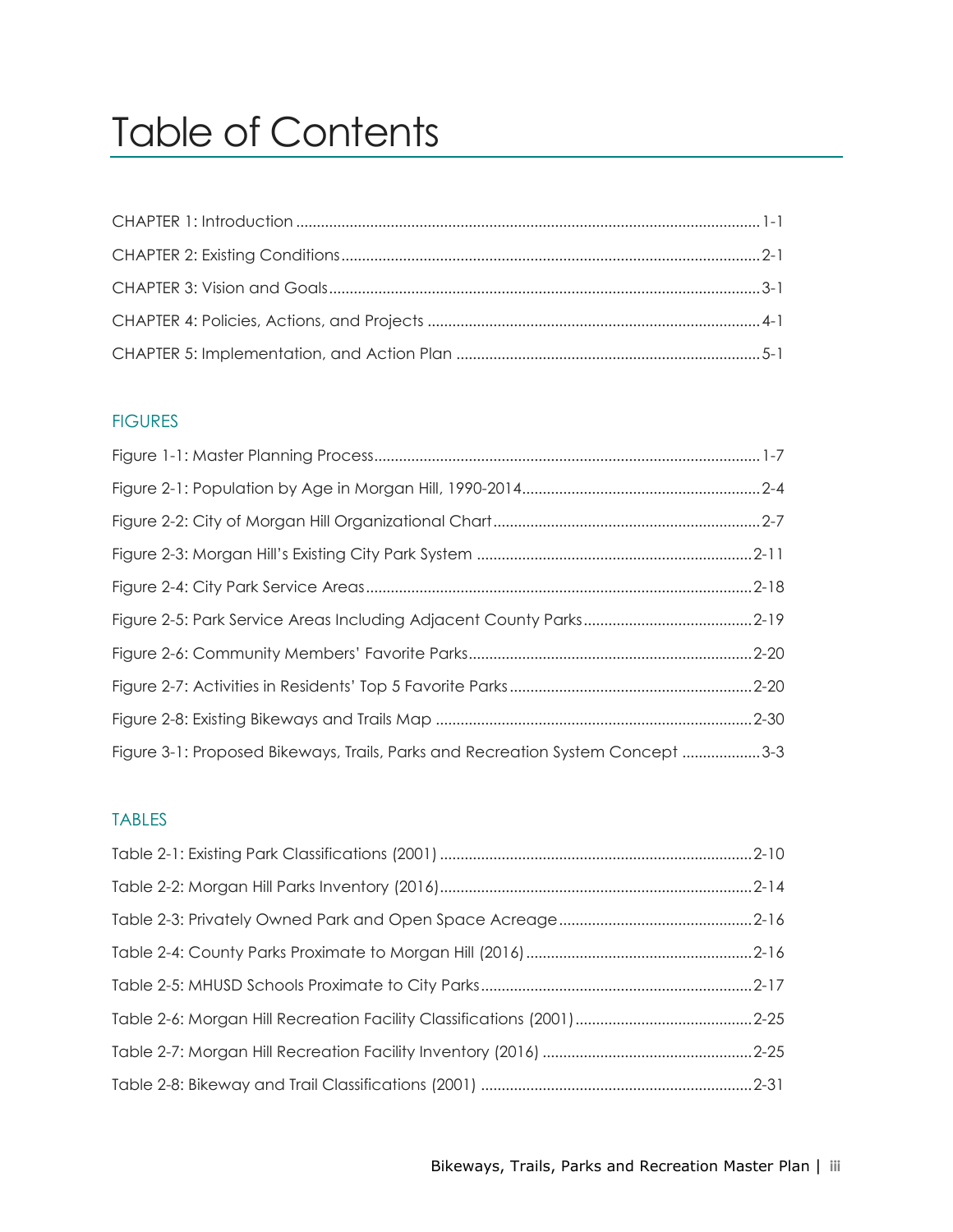### APPENDICES

### TECHNICAL SUPPLEMENTS

Intercept Survey Summary Interactive Map Survey Summary Online Community Survey Summary